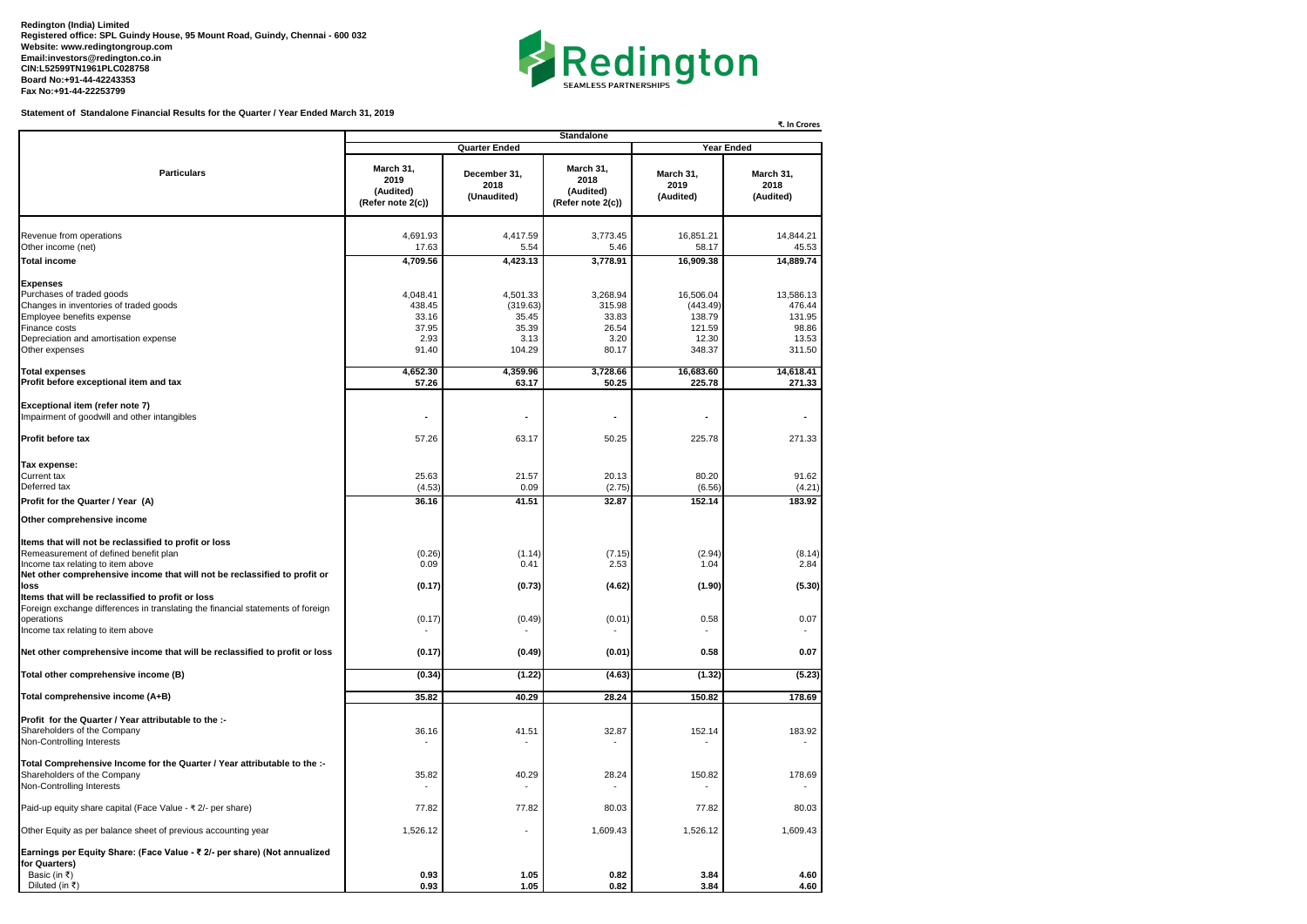Redington (India) Limited Registered office: SPL Guindy House, 95 Mount Road, Guindy, Chennai - 600 032 Website: www.redingtongroup.com Email:investors@redington.co.in CIN:L52599TN1961PLC028758 Board No:+91-44-42243353 Fax No:+91-44-22253799



Statement of Consolidated Financial Results for the Quarter / Year Ended March 31, 2019

|                                                                                                                                                                                                                                                                               | ₹. In Crores                                              |                                                             |                                                           |                                                                |                                                            |  |  |
|-------------------------------------------------------------------------------------------------------------------------------------------------------------------------------------------------------------------------------------------------------------------------------|-----------------------------------------------------------|-------------------------------------------------------------|-----------------------------------------------------------|----------------------------------------------------------------|------------------------------------------------------------|--|--|
|                                                                                                                                                                                                                                                                               | Consolidated<br><b>Year Ended</b>                         |                                                             |                                                           |                                                                |                                                            |  |  |
|                                                                                                                                                                                                                                                                               |                                                           | <b>Quarter Ended</b>                                        |                                                           |                                                                |                                                            |  |  |
| <b>Particulars</b>                                                                                                                                                                                                                                                            | March 31,<br>2019<br>(Audited)<br>(Refer note 2(c))       | December 31.<br>2018<br>(Unaudited)                         | March 31,<br>2018<br>(Audited)<br>(Refer note 2(c))       | March 31.<br>2019<br>(Audited)                                 | March 31,<br>2018<br>(Audited)                             |  |  |
| Revenue from operations<br>Other income (net)                                                                                                                                                                                                                                 | 12,582.68<br>26.97                                        | 12,630.06<br>10.80                                          | 10,880.07<br>13.68                                        | 46,536.15<br>63.23                                             | 41,602.58<br>39.09                                         |  |  |
| <b>Total income</b>                                                                                                                                                                                                                                                           | 12,609.65                                                 | 12,640.86                                                   | 10,893.75                                                 | 46,599.38                                                      | 41,641.67                                                  |  |  |
|                                                                                                                                                                                                                                                                               |                                                           |                                                             |                                                           |                                                                |                                                            |  |  |
| <b>Expenses</b><br>Purchases of traded goods<br>Changes in inventories of traded goods<br>Employee benefits expense<br>Finance costs<br>Depreciation and amortisation expense<br>Other expenses                                                                               | 11,444.26<br>411.43<br>186.27<br>57.25<br>15.24<br>285.32 | 12,518.31<br>(643.54)<br>181.11<br>55.76<br>16.29<br>297.61 | 10,045.00<br>185.91<br>176.19<br>48.49<br>14.03<br>240.91 | 44,598.99<br>(786.15)<br>724.20<br>204.15<br>63.36<br>1,100.43 | 38,898.09<br>301.71<br>652.95<br>168.03<br>56.94<br>933.38 |  |  |
|                                                                                                                                                                                                                                                                               |                                                           |                                                             |                                                           |                                                                |                                                            |  |  |
| <b>Total expenses</b><br>Profit before exceptional item and tax                                                                                                                                                                                                               | 12,399.77<br>209.88                                       | 12,425.54<br>215.32                                         | 10,710.53<br>183.22                                       | 45,904.98<br>694.40                                            | 41,011.10<br>630.57                                        |  |  |
| Exceptional item (refer note 7)<br>Impairment of goodwill and other intangibles                                                                                                                                                                                               |                                                           | 71.06                                                       |                                                           | 71.06                                                          |                                                            |  |  |
| <b>Profit before tax</b>                                                                                                                                                                                                                                                      | 209.88                                                    | 144.26                                                      | 183.22                                                    | 623.34                                                         | 630.57                                                     |  |  |
| Tax expense:<br><b>Current tax</b><br>Deferred tax<br>Profit for the Quarter / Year (A)                                                                                                                                                                                       | 43.90<br>(6.50)<br>172.48                                 | 24.32<br>(10.16)<br>130.10                                  | 41.73<br>(2.04)<br>143.53                                 | 157.55<br>(18.68)<br>484.47                                    | 150.26<br>(4.11)<br>484.42                                 |  |  |
|                                                                                                                                                                                                                                                                               |                                                           |                                                             |                                                           |                                                                |                                                            |  |  |
| Other comprehensive income                                                                                                                                                                                                                                                    |                                                           |                                                             |                                                           |                                                                |                                                            |  |  |
| Items that will not be reclassified to profit or loss<br>Remeasurement of defined benefit plan<br>Income tax relating to item above<br>Net other comprehensive income that will not be reclassified to profit or<br>loss<br>Items that will be reclassified to profit or loss | 0.57<br>(0.15)<br>0.42                                    | (1.77)<br>0.60<br>(1.17)                                    | (7.38)<br>2.59<br>(4.79)                                  | (3.29)<br>1.16<br>(2.13)                                       | (9.12)<br>3.18<br>(5.94)                                   |  |  |
| Foreign exchange differences in translating the financial statements of foreign<br>operations<br>Income tax relating to item above                                                                                                                                            | (21.65)                                                   | (109.02)                                                    | 57.71                                                     | 138.67                                                         | 11.26                                                      |  |  |
| Net other comprehensive income that will be reclassified to profit or loss                                                                                                                                                                                                    | (21.65)                                                   | (109.02)                                                    | 57.71                                                     | 138.67                                                         | 11.26                                                      |  |  |
| Total other comprehensive income (B)                                                                                                                                                                                                                                          | (21.23)                                                   | (110.19)                                                    | 52.92                                                     | 136.54                                                         | 5.32                                                       |  |  |
| Total comprehensive income (A+B)                                                                                                                                                                                                                                              | 151.25                                                    | 19.91                                                       | 196.45                                                    | 621.01                                                         | 489.74                                                     |  |  |
| Profit for the Quarter / Year attributable to the :-<br>Shareholders of the Company<br>Non-Controlling Interests                                                                                                                                                              | 168.94<br>3.54                                            | 145.07<br>(14.97)                                           | 143.28<br>0.25                                            | 507.78<br>(23.31)                                              | 481.64<br>2.78                                             |  |  |
| Total Comprehensive Income for the Quarter / Year attributable to the :-<br>Shareholders of the Company<br>Non-Controlling Interests                                                                                                                                          | 146.90<br>4.35                                            | 48.23<br>(28.31)                                            | 183.73<br>12.72                                           | 628.52<br>(7.51)                                               | 484.83<br>4.91                                             |  |  |
| Paid-up equity share capital (Face Value - ₹ 2/- per share)                                                                                                                                                                                                                   | 77.82                                                     | 77.82                                                       | 80.03                                                     | 77.82                                                          | 80.03                                                      |  |  |
| Other Equity as per balance sheet of previous accounting year                                                                                                                                                                                                                 | 3,828.16                                                  | ٠                                                           | 3,450.53                                                  | 3,828.16                                                       | 3,450.53                                                   |  |  |
| Earnings per Equity Share: (Face Value - ₹ 2/- per share) (Not annualized<br>for Quarters)<br>Basic (in ₹)<br>Diluted (in ₹)                                                                                                                                                  | 4.34<br>4.34                                              | 3.65<br>3.65                                                | 3.58<br>3.58                                              | 12.80<br>12.80                                                 | 12.04<br>12.04                                             |  |  |